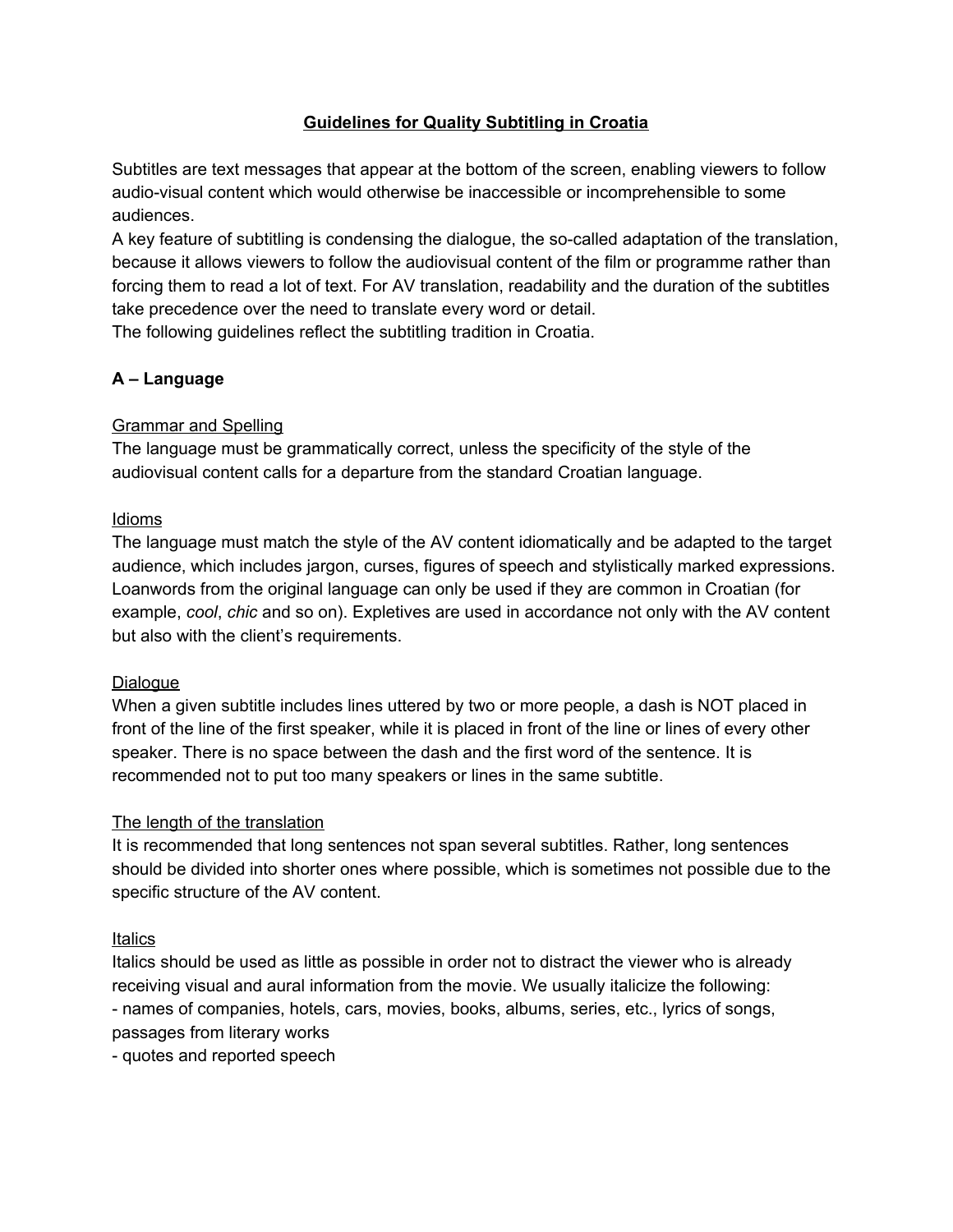- narrator's comments, unless most of the programme is narrated. The subtitler's assessment is very important here, as the narration can, for example, contain many quotations and references to movies, books, hotels, etc. In that case, it is better not to italicize the narrator.

- an off-screen speaker (over the telephone, the loudspeaker, an unseen speaker, etc.), but this does not include speakers who are off-screen due to (fast-paced) shot changes or when a speaker leaves the shot and continues speaking, e.g., from behind the door or from another room not in the shot.

### - emphasized individual words

- written messages that appear on the screen. In such cases only relevant parts of messages necessary for following the story are translated.

## **Translation**

A good translation does not only include the meaning of what is spoken, but should also reflect the style and tone. Standard language is favoured over loanwords or jargon, but this is also dependent on the style of the AV content. In addition to being faithful, a good translation is also unobtrusive and it allows the viewer to follow the story rather than attracts attention to itself. Audiovisual content relevant for the story has to be translated. Lyrics of songs are not translated if their meaning is irrelevant.

## **Terminology**

For programmes which contain specific terminology, the subtitler must use the correct technical terms. Terms specific to a show (series) must be translated consistently (i.e., they need to be the same in all episodes).

This also includes checking foreign names, place names, the transcription from foreign scripts and alphabets and the conversion of measurements and figures that express quantities, such as length, weight, volume, etc. into the metric system, temperature into degrees Celsius, etc.

# Additional foreign languages

When other foreign languages appear in the movie or programme, the translation is put in brackets only when the characters in the movie do not understand the speaker of that other foreign language, but the translation is necessary to understand the story. (Such lines are usually subtitled in the original material or translated in the script the subtitler is given.) If characters start speaking another language (e.g., two Italian American gangsters who switch from English into Italian), that part of the dialogue is not put in brackets. Furthermore, if characters or speakers in the film or a programme switch back and forth between two languages, the translation of what is considered a second foreign language is not put in brackets because viewers can hear the difference between the two languages.

# **B – Technical aspects**

# The duration of the subtitles

A subtitle must be displayed long enough for viewers to read it and at the same time to follow the story or audiovisual content. A rule of thumb is that a single-line subtitle should appear for at